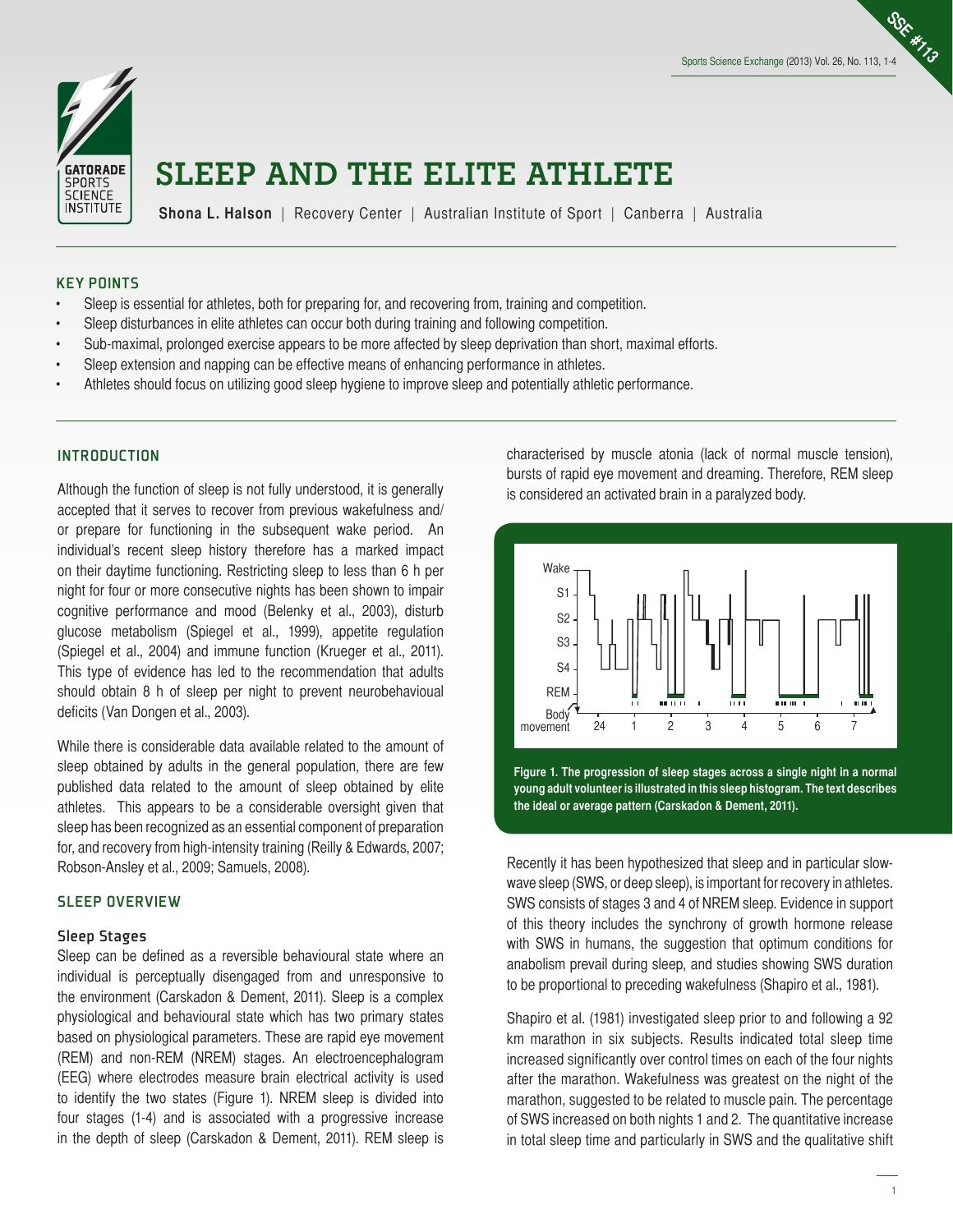toward more stage 4 sleep immediately after metabolic stress supports the theory that sleep (particularly SWS) is important for recovery in athletes.

# Measuring Sleep

There are two commonly used methods to assess sleep, Actigraphy and Polysomnography. Actigraphy is a non-invasive method of monitoring sleep and involves wearing wrist activity monitors, which are devices worn like a wristwatch that continuously record body movement (usually stored in 1-min epochs). Sleep diaries are also collected where participants record the start and end date/time for all sleep periods (i.e., night-time sleeps and daytime naps). Data from sleep diaries and activity monitors are used to determine when participants are awake and when they are asleep. Essentially, all time is scored as wake unless (i) the sleep diary indicates that the participant was lying down attempting to sleep, and (ii) the activity counts from the monitor are sufficiently low to indicate that the participant was immobile. When these two conditions are satisfied simultaneously, time is scored as sleep. Actigraphy is useful for understanding sleep patterns as it is non-invasive and relatively easy to collect data over significant periods of time (commonly two weeks of monitoring).

The second method is Polysomnography (PSG) which is a sleep study in which body functions such as EEG, eye movements, muscle activity and cardiac activity are measured. PSG provides information on sleep staging and is considered the "gold standard" for assessing sleep quality and quantity. PSG can be expensive and is labour intensive and is often used primarily for assessing clinical sleep disorders.

# PERFORMANCE EFFECTS OF SLEEP DEPRIVATION AND SLEEP EXTENSION

#### Sleep Deprivation

There are a limited number of studies which have examined the effects of sleep deprivation on athletic performance. From the available data it appears that several phenomena exist. First, the sleep deprivation must be greater than 30 h (one complete night of no sleep and remaining awake into the afternoon) to have an impact on anaerobic performance (Skein et al., 2011). Second, aerobic performance may be decreased after only 24 h (Oliver et al., 2009) and third, sustained or repeated bouts of exercise are affected to a greater degree than one-off maximal efforts (Blumert et al., 2007; Reilly & Edwards, 2007). For example, peak power has been shown to be unchanged after 24 h of wake; however, they were impaired after 36 h without sleep (Souissi et al., 2003). Isokinetic performance has also been shown to decrease significantly following 30 h of sleep deprivation (Bulbulian et al., 1996). Skein et al. (2011) reported significant decreases in mean and total sprint time following 30 h of sleep deprivation in 10 male team sport athletes. Blumert and colleagues (2007) examined the effects of 24 h of sleep deprivation in nine U.S. college-level weightlifters in a randomised counter-balanced design. There were no differences in any of the performance tasks (snatch, clean and jerk, front squat and total volume load and training intensity) following 24 h of sleep deprivation when compared to no sleep deprivation (Blumert et al., 2007). However, mood state as assessed by the Profile of Mood States was significantly altered, with confusion, vigour, fatigue and total mood disturbance all negatively affected by sleep deprivation.

While much of the research has focused on anaerobic performance, reductions in endurance running performance have been observed following 24 h of sleep deprivation (Oliver et al., 2009). Interestingly, this occurred without any changes in physiological parameters and pacing.

The mechanism behind the reduced performance following prolonged sustained sleep deprivation is not clear; however, it has been suggested that an increased perception of effort is one potential cause. While the above studies provide some insight into the relationship between sleep deprivation and performance, most athletes are more likely to experience acute bouts of partial sleep deprivation where sleep is reduced for several hours on consecutive nights.

#### Partial Sleep Deprivation

A small number of studies have examined the effect of partial sleep deprivation on athletic performance. Reilly and Deykin (1983) reported decrements in a range of psychomotor functions after only one night of restricted sleep; however, gross motor function such as muscle strength, lung power and endurance running were unaffected. Reilly and Hales (1988) reported similar effects in females following partial sleep deprivation, with gross motor functions being less affected by sleep loss than tasks requiring fast reaction times.

The effect of 2.5 h of sleep per night over 4 nights was measured in eight swimmers (Sinnerton & Reilly, 1992). No effect of sleep loss was observed when investigating back and grip strength, lung function or swimming performance. However, mood state was significantly altered with increases in depression, tension, confusion, fatigue and anger and decreases in vigour.

Reilly and Percy (1994) found a significant effect of sleep loss on maximal bench press, leg press and dead lifts, but not maximal bicep curl. Sub-maximal performance however, was significantly affected on all four tasks and to a greater degree than maximal efforts. The greatest impairments were found later in the protocol, suggesting an accumulative effect of fatigue from sleep loss (Reilly & Percy, 1994).

From the available research it appears that sub-maximal prolonged tasks may be more affected than maximal efforts, particularly after the first two nights of partial sleep deprivation (Reilly & Percy, 1994).

### Effects of Sleep Extension

Another means of examining the effect of sleep on performance is to extend the amount of sleep an athlete receives and determine the effects on subsequent performance. Mah et al. (2011) instructed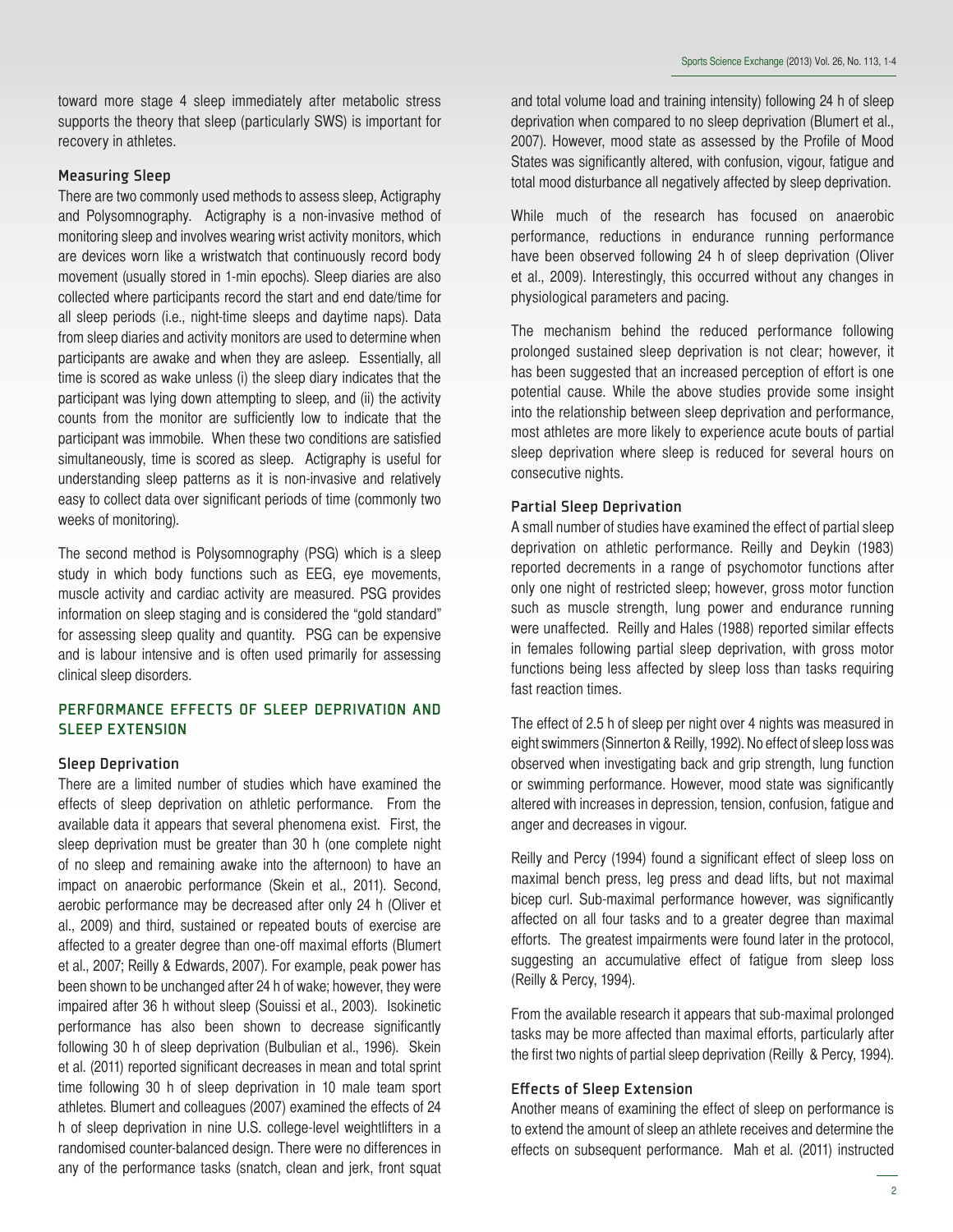six basketball players to obtain as much extra sleep as possible following two weeks of normal sleep habits. Faster sprint times and increased free-throw accuracy were observed at the end of the sleep extension period. Mood was also significantly improved, with increased vigour and decreased fatigue (Mah et al., 2011). The same research group also increased the sleep time of swimmers to 10 h per night for six to seven weeks and reported that 15 meter sprint, reaction time, turn time and mood all improved. The data from this small number of studies suggests that increasing the amount of sleep an athlete receives may significantly enhance performance.

# Effects of Napping

Athletes suffering from some degree of sleep loss may benefit from a brief nap, particularly if a training session is to be completed in the afternoon or evening. Waterhouse et al. (2007) are one of the only groups to investigate the effects of a lunchtime nap on sprint performance following partial sleep deprivation (4 h of sleep). Following a 30-minute nap, 20 m sprint performance was increased (compared to no nap), alertness was increased and sleepiness was decreased. In terms of cognitive performance, sleep supplementation in the form of napping has been shown to have a positive influence on cognitive tasks (Postolache et al., 2005). Naps can markedly reduce sleepiness and can be beneficial when learning skills, strategy or tactics in sleep-deprived individuals (Postolache et al., 2005). Napping may be beneficial for athletes who have to routinely wake early for training or competition and for athletes who are experiencing sleep deprivation (Waterhouse et al., 2007).

# HABITUAL SLEEP DURATION

According to a 2005 Gallup Poll in the USA, the average self-reported sleep duration of healthy individuals is 6.8 h on weekdays and 7.4 h on weekends (National Sleep Foundation, 2006). However, the sleep habits of elite athletes have only recently been investigated. Leeder et al (2012) compared the sleep habits of 47 elite athletes from Olympic Sports using actigraphy over a four-day period to that of age and sex-matched non-sporting controls. The athlete group had a total time in bed of 8:36  $\pm$  0:53 hr:min, compared to 8:07  $\pm$ 0:20 in the control group. Despite the longer time in bed, the athlete group had a longer sleep latency (time to fall asleep) (18.2  $\pm$  16.5 min vs.  $5.0 \pm 2.5$  min), a lower sleep efficiency (estimate of sleep quality) than controls (80.6  $\pm$  6.4 % vs. 88.7  $\pm$  3.6 %), resulting in a similar time asleep (6:55  $\pm$  0:43 vs. 7:11  $\pm$  0:25 hr:min). The results demonstrated that while athletes had a comparable quantity of sleep to controls, significant differences were observed in the quality of sleep between the two groups (Leeder et al., 2012).

While the above data was obtained during a period of normal training without competition, athletes may experience disturbed sleep prior to important competition or games. Erlacher et al. (2011) administered a questionnaire to 632 German athletes to assess possible sleep disturbances prior to competition. Of these athletes, 66% (416) reported that they slept worse than normal at least once prior to an important competition. Of these 416 athletes, 80% reported problems falling asleep, 43% reported waking up early in

the morning and 32% reported waking up at night. Factors such as thoughts about competition (77%), nervousness about competition (60%), unusual surroundings (29%) and noise in the room (17%) were identified as reasons for poor sleep (Erlacher et al., 2011).

Therefore it appears that sleep disturbances in athletes can occur at two time points: 1) prior to important competitions and 2) during normal training. This sleep disruption during normal training may be due to a poor routine as a consequence of early training sessions, poor sleep habits (i.e., watching television in bed), nocturnal waking to use the bathroom, caffeine use and excessive thinking/worrying/ planning. While not documented in the literature, anecdotal evidence also suggests that athletes such as footballers who compete at night also have significant difficulties falling asleep post competition.

# PRACTICAL APPLICATIONS

Athletes should focus on utilising good sleep hygiene to maximise sleep. Strategies for good sleep include:

- The bedroom should be cool, dark and quiet. Eye masks and earplugs can be useful, especially during travel.
- Create a good sleep routine by going to bed at the same time and waking up at the same time.
- Avoid watching television in bed, using the computer in bed and avoid watching the clock.
- Avoid caffeine approximately 4-5 h prior to sleep (this may vary among individuals).
- Do not go to bed after consuming too much fluid as it may result in waking up to use the bathroom.
- Napping can be useful; however, generally naps should be kept to less than one hour and not too close to bedtime as it may interfere with sleep.

#### **SUMMARY**

Sleep is extremely important for numerous biological functions and sleep deprivation can have significant effects on athletic performance, especially sub-maximal, prolonged exercise. From the available evidence it appears that athletes may be obtaining less than 8 h of sleep per night and that increasing sleep (sleep extension) or napping may be useful to increase the total number of hours of sleep and thereby enhance performance.